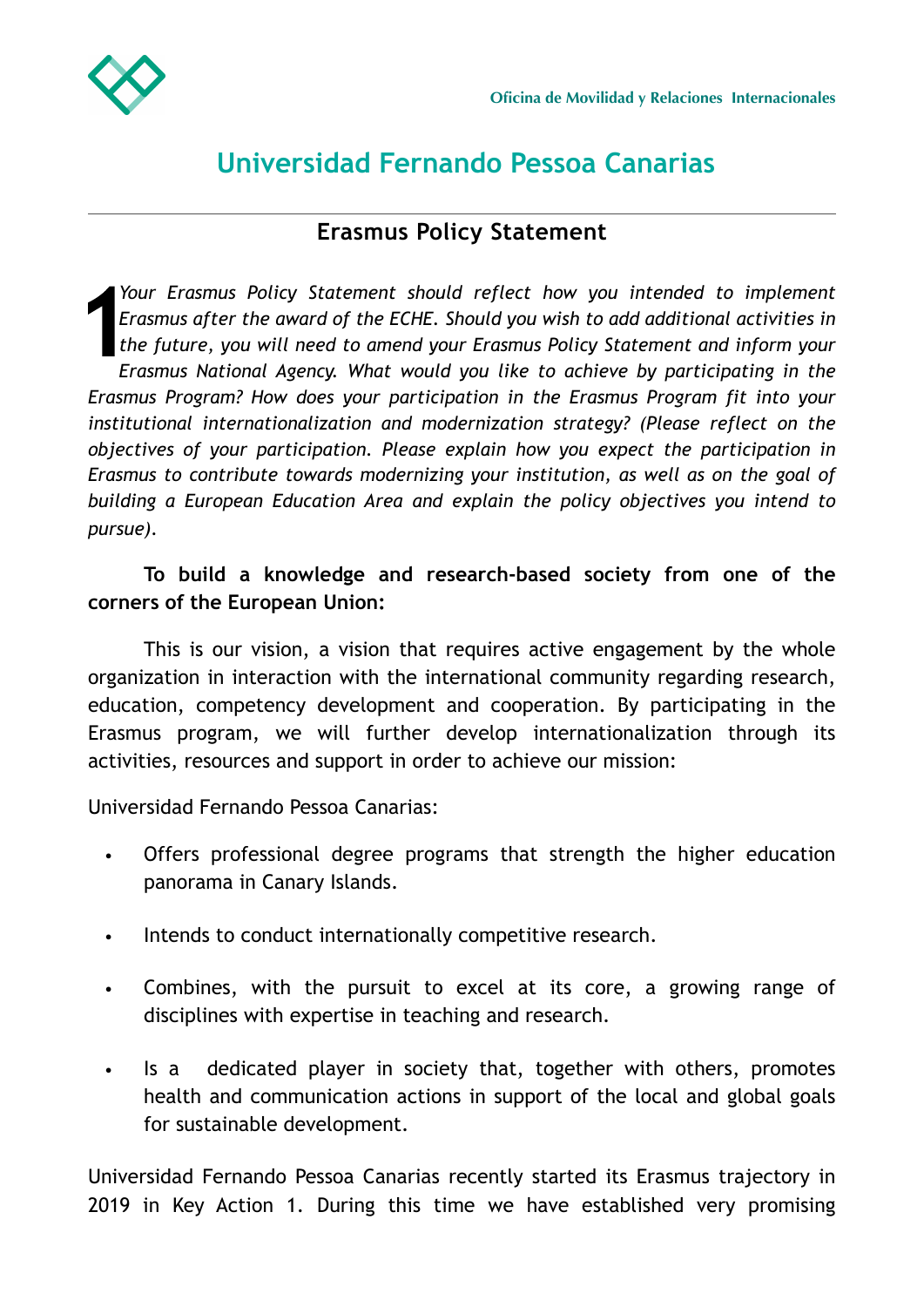

agreements and our students have started to go abroad. This, we believe, will reinforce quality and broader views in our classrooms.

The European Education Area (EEA) addresses issues that are much in line with the mission of Universidad Fernando Pessoa Canarias; these include lifelong learning, digital skills, inclusive education, and the European University. By participating in Erasmus 2021-2027, we will engage in the EEA initiatives to contribute to the strengthening of European education.

2 *Please reflect on the Erasmus actions you would like to take part in and explain how they will be implemented in practice at your institution. Please explain how your institution's participation in these actions will contribute to achieving the objectives of your institutional strategy*.

Universidad Fernando Pessoa Canarias will continue to focus on student mobility and will work with this intensively these next years in order to grow and establish a durable and reliable collaboration network with our partners.

We are also focused on increasing the possibilities for all student groups to participate in these activities, we will implement several initiatives that include: increasing the window-of-mobility in our programs, promoting mobility of underrepresented students groups, and implementing mobility in more programs. This will enable us to achieve our mission to offer high quality education.

We have identified the potential of staff and masters programs mobility so we are designing and planing to achieve those goals during this 21-27 period given by the will of learning and experiencing of new methodologies and points of view.

The European Universities Initiative (EUI) is considered a key element in our work in the Erasmus 2021-2027 program and we see this as a corner stone in our future international engagement. The aim of EUI is to "bring together a new generation of creative Europeans able to cooperate across languages, borders and disciplines to address societal challenges and skills shortages faced in Europe". This is something that is in line with our own mission. Therefore, we believe we can contribute to the fulfillment of the aim of EUI as well as positively affect our own development by contributing in this type of activities. The work with EUI will be headed by our Office of Mobility and International Relations and the Board of our institution.